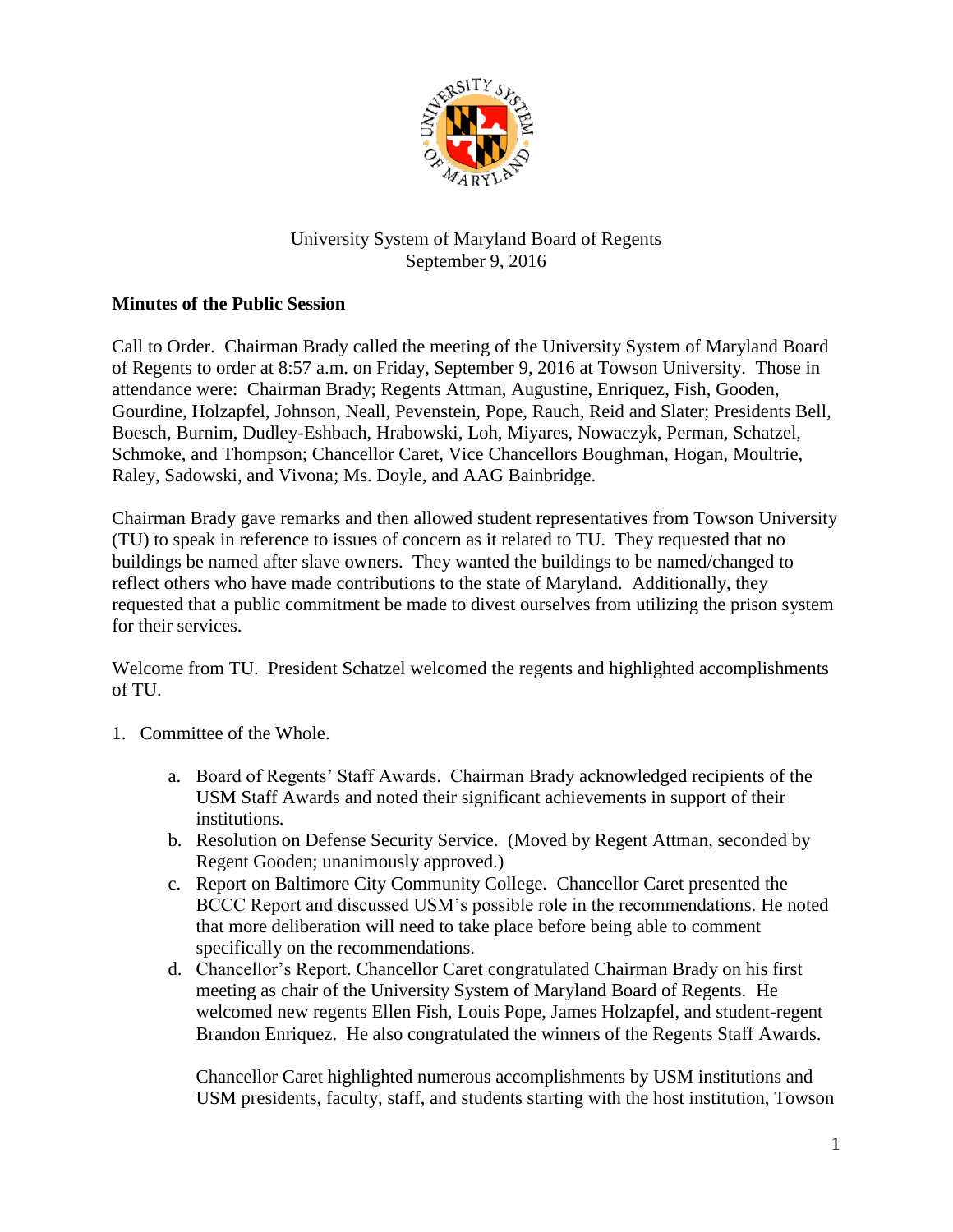University. He made note of TU President Kim Schatzel's inauguration happening on September 16<sup>th</sup>.

The Chancellor highlighted the USM's partnership with EdX, a nonprofit online learning destination, making it one of only two state university systems to partner with the organization. This partnership will allow the system to leverage UMUC's leadership in online education and EdX's innovative platform to provide opportunities for students across the USM. Bowie, Coppin, and UMES will be the first historically black institutions to become EdX partner universities.

Chancellor Caret reported on the impact of the Maryland Open Source Textbook (MOST) initiative. Thirty-eight faculty members are involved in MOST, reaching over 2,000 students and resulting in \$330,000 in textbook savings.

He noted that the USM has signed on to the American Association of State Colleges and Universities' "Opportunities for All" initiative, which aims to highlight the impact that public higher education has on families, states, and regions.

Chancellor Caret provided an update on the USM's diversity and inclusion initiatives. The work of the Workgroup on Diversity and Inclusion led directly to the establishment of a new USM Diversity and Inclusion Council.

The Chancellor shared information about the USM's Baltimore Power, or B-Power, initiative, in which the USM will work with Baltimore City-serving organizations to increase education and career opportunities for the city's students. He highlighted the significant number of efforts already ongoing in the city and noted that B-Power can leverage USM resources to better serve the city. He also highlighted Coppin and UB as the leaders of this initiative, as well as the partnerships with the CollegeBound Foundation and Junior Achievement.

Chancellor Caret closed his remarks by emphasizing the importance of working together as a system to strengthen our ability to have a broad-based, positive impact.

## 2. Report of Councils.

- a. Council of University System Staff. Ms. Larkins provided a report on the work of CUSS. She noted that there are 52 individuals from the USM represented this term. She also provided updates about the work of the committees including: staff eligibility for teleworking, the 2016-2017 BOR Staff Awards process, the CUSS quarterly newsletter, Advocacy Day in Annapolis, and committee goals.
- b. Council of University System Faculty. Dr. Kauffman provided a report of the Council. He discussed recent CUSF meeting topics including elections, an upcoming joint meeting of councils, Annapolis Day, a strategic plan, and a CUSF logo. He detailed the group's strategic plan for the academic year which will cover communications with constituents, shared governance, working with USM on major policy initiatives, faculty welfare, and strengthening CUSF's organizational structure.
- c. Council of University System Presidents. President Perman provided a report of the Council. The Council met three times since the last BOR meeting. Topics discussed included FY 16 USM goals, USM headquarters office in Baltimore, non-USM